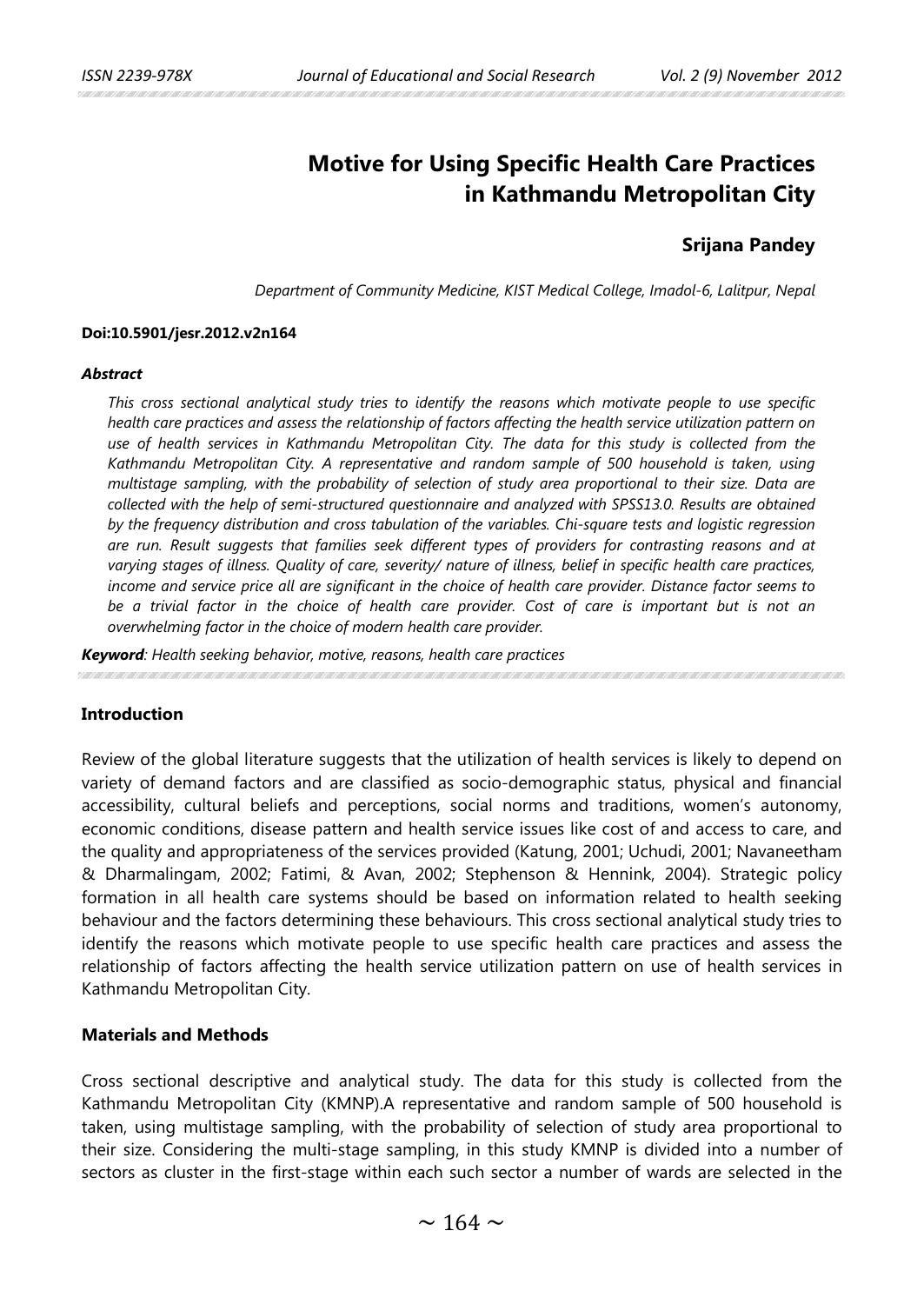second-stage, and from each selected wards a number of households are selected at the thirdstage for enquiry. A sample of these is selected at a random with probability proportionate to size.

### **Statistical tools and software used**

Both quantitative and qualitative data are collected from the fieldwork with the help of semistructured questionnaire and focus group discussion. All the collected quantitative data are entered into SPSS database and analyzed with SPSS13.0. Results are obtained by the frequency distribution and cross tabulation of the variables. Chi-square tests are performed to determine the significant associations between the use of different methods and these variables. Logistic regression is run to measure the extent of likelihood of occurrences of events. Separate models are run to test the significance of reason on use of health care practices. Reason given by the users of traditional and modern health care practices are compared to the reason given by the users of integrative (both) types of health care practices Results are discussed by looking at the odds ratio which is the exponent of the coefficient of the regression estimates and takes a value between zero and infinite.

### **Results**

It is found that, 22% people tend to prefer to go to traditional health care provider, 40.8% people sought care from the modern health care services. Meanwhile 37.2 % of them may at the same time sought care from the both traditional as well as modern health care provider. Both treatments are used generally in tandem to ensure prompt cures. It is found that, even the same respondents use different health services for different ailment. In this study, respondents, who use to visit traditional health care provider for their health problem, are asked to give the most important reasons for selecting them.

Out of the 110 respondents who follow traditional health care practice, 80.9 % appraise quality of care as the most important reason for choosing a particular provider. Besides this, 69.1 % respondents said that they have faith in traditional health care, 62.7% said that it depends upon the severity or nature of illness. Factors apart from costs that militate against particular treatment are the previous experience (52.7%) and they are cost-effective (41.8%). Thirty three percent respondents are also alienated by the decision of household head. These factors create great obstacles against the more regular use of modern medical treatment. The respondents said that quality and severity of illness are significant in the choice of modern health care providers and that price and distance matter but are not the most important factors. People's income, service price, and distance all influence selections, but much less than had been believed. Factors causing people to use modern types of treatment are the desire to obtain quick recovery (17.2%) and the belief (55.9%).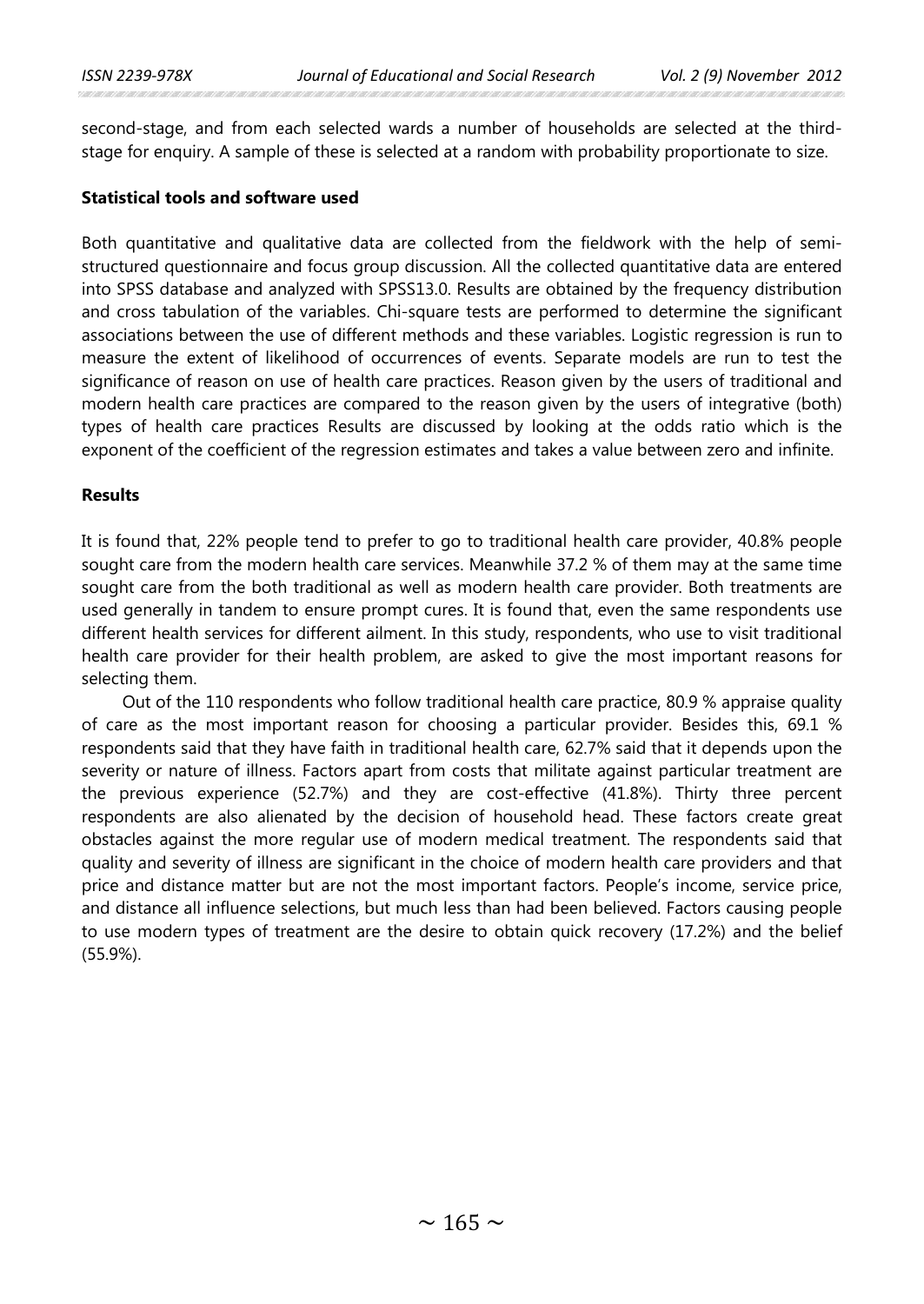|                                  |              |         | <b>Preferred treatment method</b> |                              |                            |  |
|----------------------------------|--------------|---------|-----------------------------------|------------------------------|----------------------------|--|
| <b>Reasons</b>                   | <b>Total</b> | p value | <b>Traditional</b><br>110 (22.0%) | <b>Modern</b><br>204 (40.8%) | <b>Both</b><br>186 (37.2%) |  |
|                                  | No. (%)*     |         | No. (%)*                          | No. (%)*                     | No. (%)*                   |  |
| Severity / nature of illness     | 327 (65.4)   | .657    | 69 (62.7)                         | 132 (64.7)                   | 126 (67.7)                 |  |
| Quality of care                  | 346 (69.2)   | .007    | 89 (80.9)                         | 130 (63.7)                   | 127 (68.3)                 |  |
| Belief in particular health care | 318 (63.6)   | .012    | 76 (69.1)                         | 114 (55.9)                   | 128 (68.8)                 |  |
| Past experience                  | 206 (41.2)   | .000    | 58 (52.7)                         | 60 (29.4)                    | 88 (47.3)                  |  |
| Advice from relatives/friends    | 209 (41.8)   | .001    | 56 (50.9)                         | 65 (31.9)                    | 88 (47.3)                  |  |
| Near home                        | 128 (25.6)   | .184    | 22 (20)                           | 51 (25)                      | 55 (29.6)                  |  |
| Decision of household head       | 165 (33)     | .000    | 47 (42.7)                         | 20 (9.8)                     | 98 (52.7)                  |  |
| Complementary                    | 114 (22.8)   | .614    | 26(23.6)                          | 50(24.5)                     | 38 (20.4)                  |  |
| No side-effect                   | 162 (32.4)   | .000    | 54 (49.1)                         | $\Omega$                     | 108 (58.1)                 |  |
| Inexpensive                      | 155 (31)     | .000    | 46 (41.8)                         | $\Omega$                     | 109 (58.6)                 |  |
| Custom                           | 144 (28.8)   | .000    | 51 (46.4)                         | $\mathbf 0$                  | 93 (50)                    |  |
| Only medicine does not work      | 136 (27.2)   | .000    | 70 (63.6)                         | $\mathbf 0$                  | 66 (35.5)                  |  |
| Provide treatment at home        | 85 (17)      | .000    | 43 (39.1)                         | $\Omega$                     | 42 (22.6)                  |  |
| Modern                           | 180 (36)     | .000    | $\Omega$                          | 95 (46.6)                    | 85 (45.7)                  |  |
| Fast relief                      | 90 (18)      | .000    | $\Omega$                          | 35 (17.2)                    | 55 (29.6)                  |  |

*Table 1: Reason behind the acceptance of specific method of health care*

*\* Multiple responses*

From the study area hospitals are the most approachable but 22% respondents does not sought care at these facilities. People (40.8%) in general use modern treatment first even though they believe it causes side-effects. People try to use more than one type of treatment to ensure that they complement one another. Indeed, 24.5% respondents regard modern health care and 23.6% respondents consider traditional health care as complementary to each other. Belief in particular health care method and cost-effective is highly responded reason by the people of age group above 66, for using the traditional health-care services. More male and Brahmin as well as professional worker seek quality of care in choosing the health care method.

The dichotomous use of modern health care practices and various reasons for practicing is further analyzed using logistic regression. The dependent variable is coded 1 if the respondents have use modern health care practices and 0 if they had used both integrative traditional and modern health care practices. In case of variables like 'custom', 'only medicine does not work', 'Provide treatment at home', 'Inexpensive', 'no side effect', all of the respondents answered "no" hence these variables are not included in the analysis.

|  |  |  |  |  |  |  |  |  |  | <b>Table 2 :</b> Logistic regression estimates of the effect of reason for use of modern health carepractices |
|--|--|--|--|--|--|--|--|--|--|---------------------------------------------------------------------------------------------------------------|
|--|--|--|--|--|--|--|--|--|--|---------------------------------------------------------------------------------------------------------------|

| Reason for use of modern health care | р<br>value | Odds<br>ratio | for odds ratio |              |
|--------------------------------------|------------|---------------|----------------|--------------|
| practices                            |            |               | Lower          | <b>Upper</b> |
| <b>Belief</b>                        | .013       | 1.918         | 1.149          | 3.202        |
| Near home                            | .457       | 1.225         | .717           | 2.093        |
| Past experience                      | .000       | 2.682         | 1.612          | 4.464        |
| Advice from relatives/ friends       | .111       | 1.499         | .912           | 2.465        |
| Decision of household head           | .000       | 9.916         | 5.534          | 17.767       |
| Quality of care                      | .130       | 1.520         | .885           | 2.613        |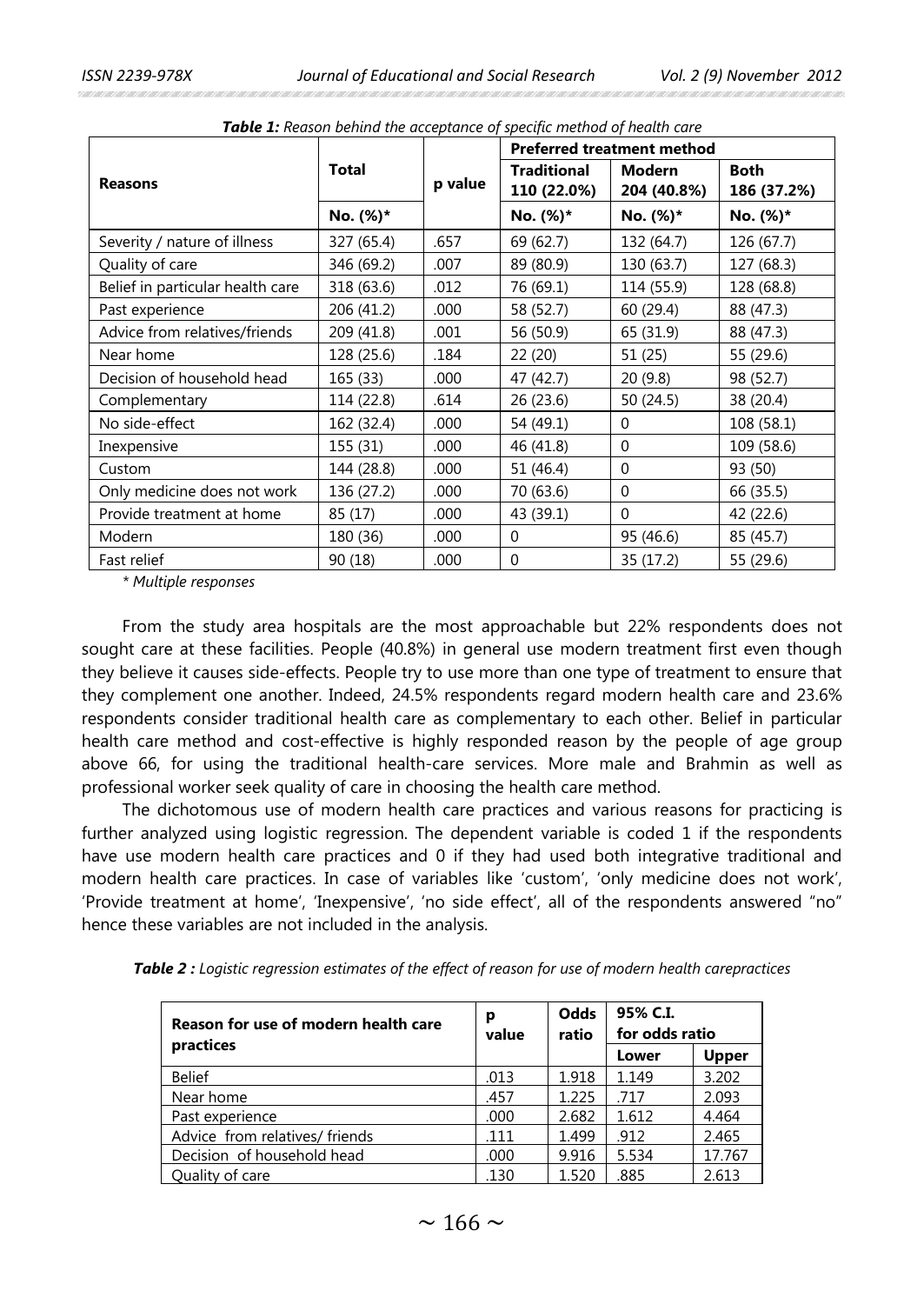| Severity / nature of illness | .383 | 1.267 | .744  | 2.156 |
|------------------------------|------|-------|-------|-------|
| Complementary                | .313 | 1.358 | .750  | 2.459 |
| Modern                       | 747  | 1.083 | .667  | 759   |
| Fast relief                  | .001 | 2.668 | 1.470 | 4.842 |
| Constant                     | 000  | .017  |       |       |
|                              |      |       |       |       |

Omnibus Tests of Model Coefficients indicate that overall prediction is significant for this model ( $x^2$  = 122.791, p < 0.001). Model summary shows -2 Log likelihood is 417.033 and is extremely good model for prediction and Nagelkerke R Square shows that only 36.0% of variation in outcome variable is explained by this model. Hosmer and Lemeshow test shows that model fits the data well  $(x^2 = 5.268, p=0.729)$  since it produces insignificant chi square. The model is better in predicting modern health care practices (83.3%) as compared to both (63.4%).

Results from logistic regression shows that the likelihood of using modern health care practices by the people who give belief / faith in particular health care practices as a main cause is found significantly 1.918 times higher as compared to the people who didn't give such type of reason (p=0.013). Similarly, using modern health care practices is significantly 9.916 times higher among the respondents who give the reason that the use of particular health care practices depends upon the decision of household head (p<.0001). Probability of using modern medicine is significantly 2.668 higher in the people who give fast relief as the most important reason ( $p = .001$ ). It is found that practice of modern medicine is 1.520 times higher in the people who seek quality of care. However, it is insignificant ( $p = 0.130$ ). Usage of modern medicine is found significantly 2.682 times higher in the people who give 'past experience' as the reason for using it (p<.0001).

The use of traditional health care practices and various reasons for practicing is further analyzed using logistic regression. The dependent variable is coded 1 if the respondents have use traditional health care practices and 0 if they had used both integrative traditional and modern health care practices. For those people who prefer traditional medicine, in case of 'modern' and 'fast relief' variables there are less than two levels of responses, hence excluded from the analysis.

| <b>Reason for use of traditional health</b> | р     | <b>Odds</b> | 95% C.I. for odds ratio |              |  |
|---------------------------------------------|-------|-------------|-------------------------|--------------|--|
| care practices                              | value | ratio       | Lower                   | <b>Upper</b> |  |
| <b>Belief</b>                               | .694  | 1.126       | .623                    | 2.037        |  |
| Near home                                   | .078  | .566        | .300                    | 1.067        |  |
| Past experience                             | .418  | 1.250       | .728                    | 2.148        |  |
| Advice from relatives/ friends              | .440  | 1.234       | .723                    | 2.105        |  |
| Provide treatment at home also              | .001  | 2.817       | 1.571                   | 5.049        |  |
| No side effect                              | .026  | .532        | .306                    | .927         |  |
| Inexpensive                                 | .005  | .463        | .271                    | .791         |  |
| Decision of household head                  | .120  | .655        | .384                    | 1.116        |  |
| Custom                                      | .585  | .863        | .508                    | 1.466        |  |
| Quality of care                             | .032  | 1.999       | 1.059                   | 3.772        |  |
| Only medicine does not work                 | .000  | 3.717       | 2.145                   | 6.441        |  |
| Severity / nature of illness                | .857  | 1.054       | .593                    | 1.876        |  |
| Complementary                               | .461  | 1.281       | .663                    | 2.476        |  |
| Constant                                    | .024  | .281        |                         |              |  |

*Table 3: Logistic regression estimates of the effect of reason for use of traditional health care practices*

Omnibus Tests of Model Coefficients indicate that overall prediction is significant for this model  $(\chi^2 = 59.144, p < 0.001)$ . Model summary shows -2 Log likelihood is 331.465 and is extremely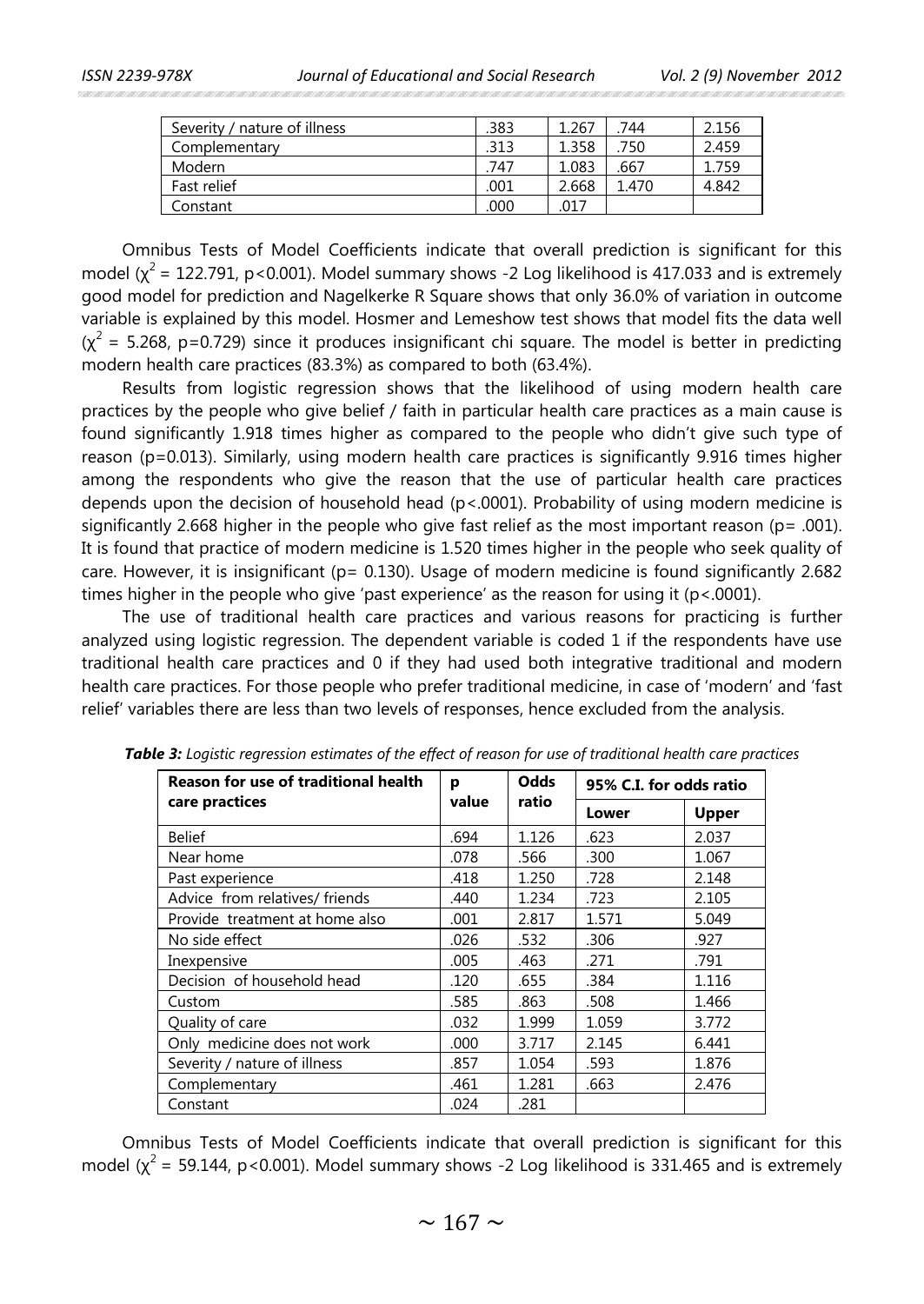good model for prediction and Nagelkerke R Square shows that only 24.7% of variation in outcome variable is explained by this model. Hosmer and Lemeshow test shows that model fits the data well  $(x^2 = 7.642, p=0.469)$  since it produces insignificant chi square. The model is better in predicting both types of health care practices (83.3%) as compared to traditional (54.5%).

Results from logistic regression shows that the likelihood of using traditional health care practices by the people who give use of traditional health care practices depends upon the decision of household head as a main reason is found less as compared to the people who didn't give such type of reason and it is insignificant ( $p=0.120$ ). The probability of using traditional health care practices by the people who give belief / faith in particular health care practices as a main cause is found 1.126 times higher as compared to the people who didn't give such type of reason. However, it is insignificant (p=0.694). Likewise, using traditional health care practices is significantly 3.717 times higher among the respondents who give the reason that medicine alone does not work for them (p<.001). Odds of using traditional medicine is 1.054 times higher in the people who give severity / nature of illness as the most important reason ( $p = .857$ ). It is found that practice of traditional medicine is significantly 1.999 times higher in the people who seek quality of care (p= .032). Usage of traditional medicine is found less likely in people who said that traditional medicine is cost effective and there are less chances of having side effect by the medication provided by its practitioners. However it is statistically significant (p=.005, p= .026).

The most significant findings, however, are related to the importance of the nature of disease and quality of care on peoples' choice of provider. It is found that when, high quality care is important to successful handling of a disease, people give belief as the primary reason for selecting a health care provider. The majority of people surveyed sought treatment beyond the closest and cheapest government health care services. This indicates that distance to quality health care providers is not as important in choice of health care providers.

# **Discussion**

The reasons for use of traditional and modern health care differed with age, sex, caste, religion, occupation, marital status, education and income. User's perceptions are shaped by their cultural values, previous experiences, time expend to seek treatment, household size and income, distance and cost of health care.

The type of symptoms experienced for the illness and the number of days of illness are major determinants of choice of health care provider. Furthermore, the attitude of the health provider and patient satisfaction with the treatment play a role in choice of provider. Peoples are generally more likely to use low cost services. Some study stated that low costs and proximity of services are the two most important factors that attracted people towards particular services (Ndhlovu, 1995). Other studies have shown that, rather than prices, it is indeed the quality of services provided that has a large effect on the choice of health care providers (Litvack & Bodart, 1993; Chawla & Ellis, 2000; Mariko 2003; Sahn et al., 2003). Features of the service outlet and self-belief in the service provider also play a major role in decision making about the choice of particular healthcare method (Newman et al., 1998; Ndyomugyenyi et al., 1998; Sadiq & Muynck, 2002).

A number of studies in Nepal have shown that person seek different types of healers based on their perception and beliefs regarding the illness problems, which in turn are influenced and defined by their social surrounding and network of relationships (Subedi, 1988). These factors result in delay in treatment seeking and are more common amongst women, not only for their own health but especially for children's illnesses (De Zoysa et al., 1984; Kaona et al., 1990; McNee et al., 1995; Nakagawa et al., 2001; Thakur, 2002). Cultural beliefs and practices often lead to self-care, home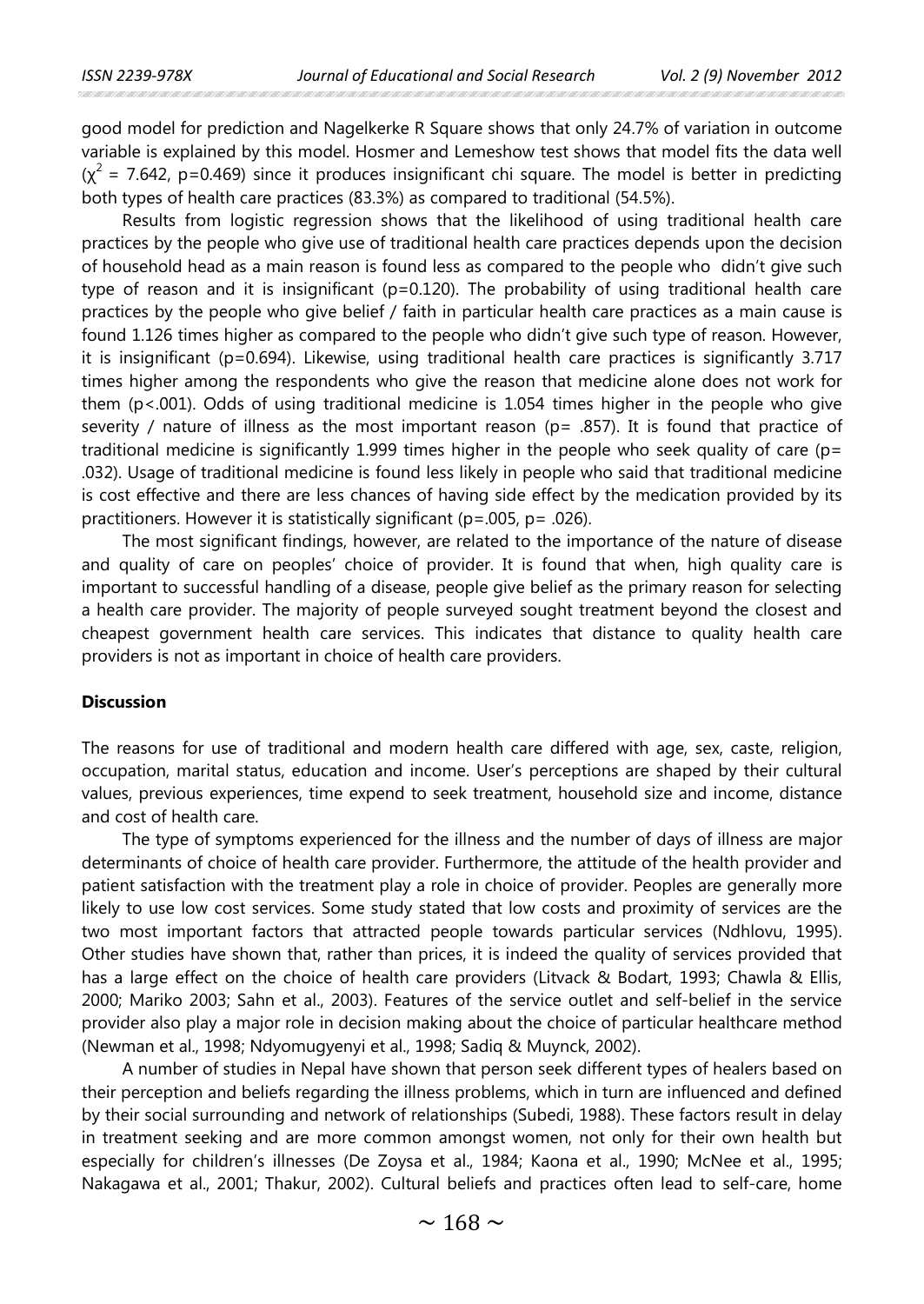remedies and consultation with traditional healers (Nyamongo, 2002). Some of the cultural issues are family dynamics which may mean people cannot easily attend or take up services without the support of family members. Advice of the elder women in the house is also very instrumental and cannot be ignored (Delgado et al., 1994). This study result also depicts that peoples (42.7%) are also alienated by the decision of household head. However, cultural practices and beliefs have been prevalent regardless of age, socio-economic status of the family and level of education (Stuyft et al., 1996; Perez-Cuevas et al., 1996; Geissler et al., 2000). They also affect awareness and recognition of severity of illness, gender, availability of service and acceptability of service (Aday & Anderson, 1974).

Belief with aspects of care, particularly its dependence on medications, is an important part in people's motivation to follow traditional health care practices. Results also suggest that the modern health care systems lacks integration, differences in the quality of services and ignorance of social and spiritual dimensions, is also an important motivation for turning to traditional health care in this particular population which supports the results from the various studies (Marriot, 1955; Carstairs, 1965; Stone, 1976; Shrestha, 1979; Aryal, 1983; Young, 1989; Millar, 1997; Astin, 1998; Lyon, 1998).

Considerations of service quality and disease severity as well as nature of illness also dominate choice of traditional as well as modern method of health care. As quality of care increases people's choice probability also increases. Evidence from the literature suggests that quality of care (Larsen, 1976) and severity/ nature of illness (Young, 1989; Niraula, 1994) are the most important factor in the choice of health care providers. This study also found that the majority of users appraise quality of care (69.2%) and severity/nature of illness (65.4%) as the most important reasons for choosing a particular provider. But the result contradicts the study by Justice (1981) in that she found the choice of traditional healers is probably because of other factors rather than the nature of illness.

Cost has undoubtedly been a major barrier in seeking appropriate health care. Inclined to differential degree of use of different health care practices and important factors accepting behind such practice are found faith and costs of treatment. Most respondents have said that price is important determinants of the choice of health provider. Previous studies have also shown that price, income, and distance are important determinants of the choice of health provider (Paneru et al., 1980; Aryal, 1983; Akin et al., 1986; Sauerborn et al., 1989; Niraula, 1994; Bhuiya et al., 1995; Tembon, 1996; Noorali et al., 1999; Islam, & Tahir, 2002). Similarly in this study also near about half respondents said that they use traditional methods because they think that it is cost-effective. Alike to various study (Aryal, 1983; Young, 1989; Sauerborn et al., 1989; Miller, 1997; UNICEF, 2001; Subba, 2004) results from this study also suggest that modern health care method is costly. To the respondents cost means not only the consultation fee or the expenses incurred on medicines but also the cost spent to reach the provider and that's why the total amount spent for treatment turns out to be huge.

Availability of the transport, physical distance of the facility and time taken to reach the facility definitely influence the health seeking behaviour and health services utilization (Moazam & Lakahani, 1990). The effect of distance on service use becomes stronger when combined with the scarcity of transportation and with impoverished roads, which contributes towards increase costs of visits (Sauerborn et al., 1989; Kleinman, 1991; Bhuiya et al., 1995; Noorali et al., 1999; Islam & Tahir, 2002). The respondents said that quality and severity of illness are significant in the choice of health care providers and that price and distance matter but are not the most important factors. This study results support the conclusion of Akin *et. al.,* (1986) in that it is said; while distance is an important determinant of health provider choice it is not as important as has been believed. The reasons patients give for choosing a particular health provider are the best predictor of their decisions. Thus distance factor doesn't play a major role in seeking the health care. These findings don't support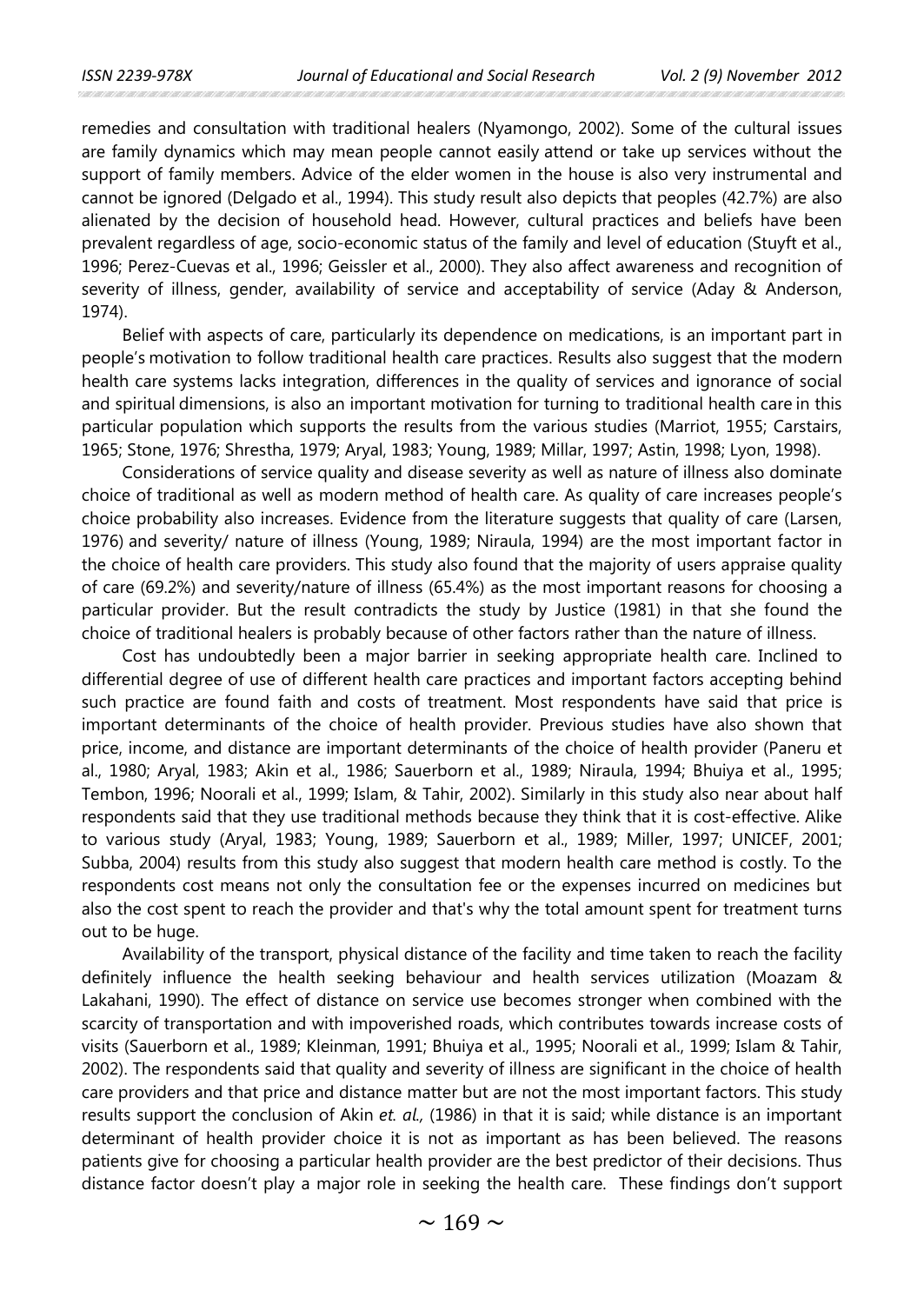the result of the UNICEF (2001) study of Patan Hospital where it is found that the longer the distance the lower the number of the patients at the hospital. It also contradicts with the findings by Niraula (1994) where he identify that people who are close to the roads, where the health post is located, are found to seek modern treatment more than people who are far away.

More startling is the finding that 63.6% of individuals who utilize traditional health care believed that only medicine in the form of tablet would not work in their health problem. They have found little or no relief from modern medical interventions. These data are contrary to a previous observation that CAM users are not, in general, dissatisfied with conventional medicine (Astin, 1998). But for modern health care users, as Pigg (1995) also noted, use of modern health care is connoted with the modernity, social status and social class.

#### **Conclusion**

The health seeking behavior is complex and has multiple factors responsible for people's choice of health care practices. Result suggests that families seek different types of providers for contrasting reasons and at varying stages of illness. Quality of care, severity/ nature of illness, belief in specific health care practices, income and service price all are significant in the choice of health care provider. The most significant findings, however, are related to the importance of the nature of disease and quality of care on peoples' choice of provider. Yet the finding is not new this finding holds in both traditional and modern health care. Distance factor seems to be a trivial factor in the choice of health care provider. People who are seriously ill seek hospitals despite great distances and cost. The majority of people surveyed sought treatment beyond the closest and cheapest government health care services. This indicates that distance to quality health care providers is not as important in choice of health care providers. Cost of care is important but is not an overwhelming factor in the choice of modern health care provider. Respondents say that price is important, but only when they are suffering from diseases they do not believe require high levels of quality. All respondents seek the highest quality of care available when quality is important.

#### **References**

- *Aday, L.A., & Anderson, R. (1974). "A framework for the study of access to medical care". Health Service Research, 9, 208–220.*
- *Akin, J.C., Griffin, D., Guilkey, K., & Popkin, B.M. (1986). "The demand for primary health care services in the bicol region of the Philippines". Economic Development and Cultural Change, 34(4), 755-82.*
- *Aryal, P. (1983). "Use of traditional medical practitioners in the field of public health and family planning". Research Center for Nepal and Asian Studies, T.U., 53-55.*
- *Astin, J.A. (1998). "Why patients use alternative medicine: Results of a national survey". Journal of American Medical Association, 279, 1548-53.*
- *Bhuiya, A., Bhuiya, I., & Chowdhury, M. (1995). "Factors affecting acceptance of immunization among children in rural Bangladesh". Health Policy and Planning, 10, 304–312.*
- *Carstairs, G.M. (1965). "Medicine and faith in rural Rajasthan". In B.D. Paul (Ed.). Health, culture and community. New York: Russel Sage Foundation.*
- *Chawla, M. & Ellis, R. (2000). "The impact of financing and quality changes on health care demand in Niger". Health care Policy and Planning; Vol. 15, No.1 pp. 76-84*
- *De Zoysa, I., Carson, D., Feacham, R., Kirkwood, B., Lindsay-Smith, E., & Loewenson, R. (1984). "Perceptions of childhood diarrhea and its treatment in rural Zimbabwe". Social Science Medicine, 19(7), 727–734. doi:10.1016/0277-9536(84)90245-4*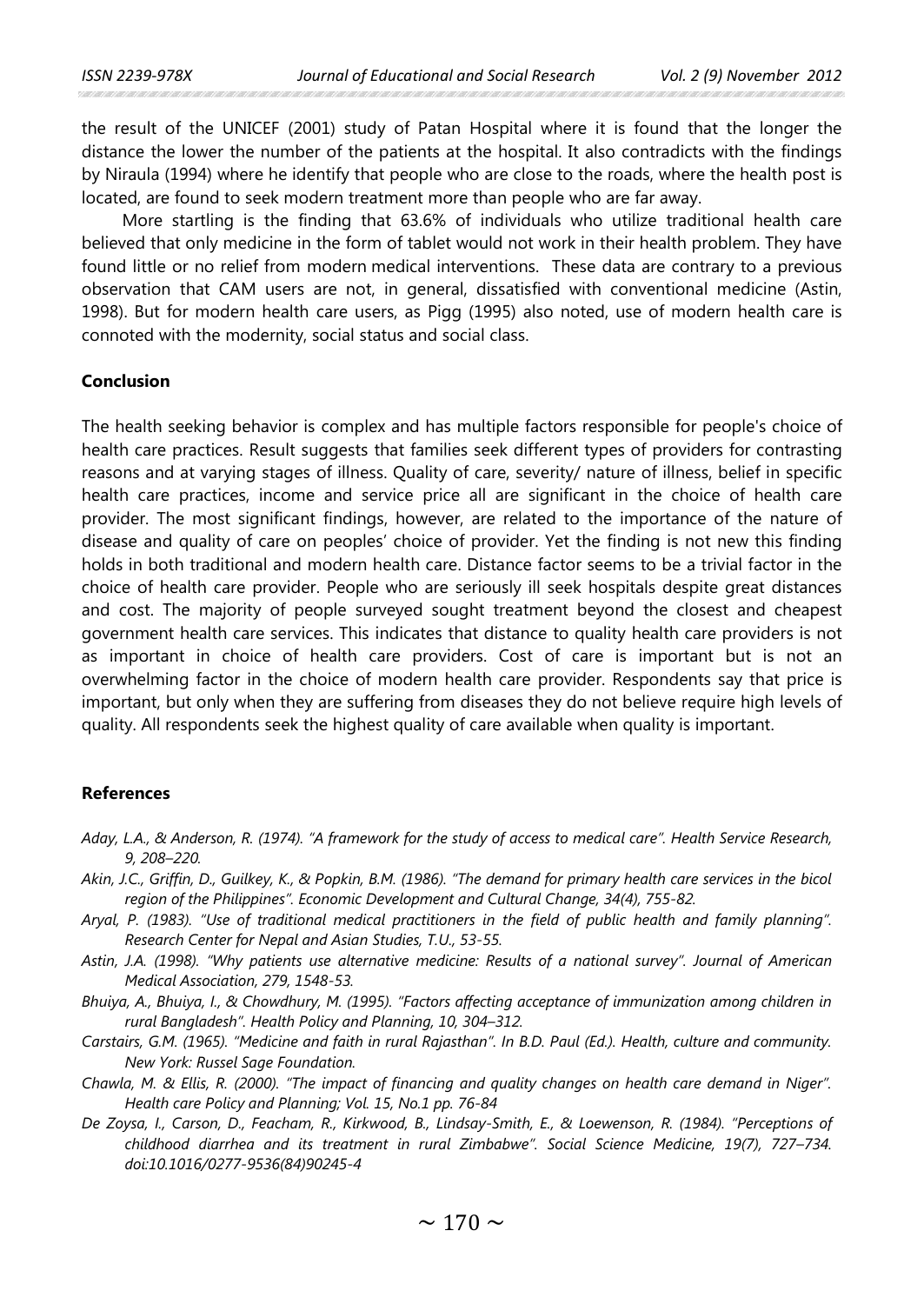- *Delgado, E., Sorenson, S.C., & Van der Stuyft, P. (1994). "Health seeking behaviour and self assessment for common childhood symptoms in rural Guatemala". Ann Soc Belg Med Trop, 74, 161–168.*
- *Fatimi, Z., & Avan, I. (2002). "Demographic, socio-economic and environmental determinants of utilization of antenatal care in rural setting of Sindh, Pakistan". J Pak Med Assoc, 52, 138–142.*
- *Geissler, P. W., Nokes, K., Prince, R. J., Odhiambo, R. A., Aagaard-Hansen, J., & Ouma, J. H. (2000). "Children and medicines: Self-treatment of common illness among Luo School children in Western Kenya". Social Science and Medicine, 50, 1771–1783.*
- *Islam, A., & Tahir, M.Z. (2002). "Health sector reform in South Asia: New challenges and constraints". Health Policy, 60, 151–169.*
- *Justice, J. (1981). "International planning and health: An anthropological case study of Nepal". Unpublished Ph.D. Dissertation, University of California, Berkeley.*
- *Kaona, F.A.D., Siziya, S., & Mushanga, M. (1990). "The problems of a social survey in epidemiology: An experience from a Zambian rural community". Afr J Med Sci, 19, 219–224.*
- *Katung, P.Y. (2001). Socio-economic factors responsible for poor utilization of PHC services in rural community in Nigeria. Niger J Med, 10, 28–29.*
- *Kleinman, A. (1991). "Concepts and a model for the comparison of medical system as cultural system". In Currer, C., & Stacey, M. (Eds.). Concepts of health, illness and disease; A comparative perspective. New York: Berg. 27-50.*
- *Larsen, S. (1976). The shaman's doorway: Opening the mythic imagination to contemporary consciousness. New York: Harper & Row.*
- *Litvack, I.J. & Bodart C. (1993). "User Fees Plus Quality Equals Improved Access to Health Care: Results of a Field Experiment in Cameroon" Social Science and Medicine. Vol. 37, No. 3, pp. 369-383.*
- *Lyon, V. (1998). Changing perceptions of traditional healing and modern medicine in the Bajo, society: A sociocultural study. Lipi Report, United Kingdom: Department of Anthropology, University of Durham.*
- *Mariko, M. (2003). "Quality of Care and the Demand for Health Services in Bamako, Mali, the specific role of structural, process, and outcome components", Social Science and medicine 56, No. 6 pp. 118-1196.*
- *Marriot, M. (1955). "Western medicine in a village of Northern India". In B.D. Paul (Ed.). Health, culture and community. New York: Russel Sage Foundation.*
- *McNee, A., Khan, N., Dawson, S., Gunsalam, J., Tallo, V.L., Manderson, L., & Riley, I. (1995). "Responding to cough: Boholano illness classification and resort to care in response to childhood ARI". Social Science and Medicine, 40(9), 1279–1289. doi:10.1016/0277-9536(94)00242-L*
- *Millar, W.J. (1997). "Use of alternative health care practitioners by Canadians". Can J Public Health, 88, 154-158.*
- *Miller, C.J. (1997). Faith healers in the Himalayas: An investigation of traditional healers and their festivals in the Dolakha district of Nepal. New Delhi: Book Faith India.*
- *Moazam, F., & Lakahani, M. (1990). "Ethical dilemmas of health care in the developing nations". J Pediatr Surg, 25, 438–441.*
- *Nakagawa, Y.M., Ozasa, K., Yamada, N., Osuga, K., Shimouchi, A., Ishikawa, N., Bam, D.S., & Mori, T. (2001). "Gender difference in delays to diagnosis and health care seeking behavior in a rural area of Nepal". Int J Tuberc Lung Dis, 5 (1), 24–31.*
- *Navaneetham, K., & Dharmalingam, A. (2002). "Utilization of maternal health care services in Southern India". Social Science and Medicine, 55, 1849–1869.*
- *Ndhlovu, L. (1995). Quality of care of family planning service delivery of Kenya: Clients' and providers' perspectives. Final Report. Nairobi, Kenya: Division of Family Health, Ministry of Health, and New York: Population Council.*
- *Ndyomugyenyi, R., Neema, S., & Magnussen, P. (1998). "The use of formal and informal services for antenatal care and malaria treatment in rural Uganda". Health Policy and Planning, 13, 94–102.*
- *Newman, R.D., Gloyd, S., Nyangezi, J.M., Machobo, F., & Muiser, J. (1998). "Satisfaction with outpatient health care services in Manica province, Mozambique". Health Policy and Planning, 13 (2), 174–180.*
- *Niraula, B.B. (1994). "Use of health services in hill villages in central Nepal". Health Transition Review, 4, 151 - 166*
- *Noorali, R., Stephen, L., & Rahber, M.H. (1999). "Does use of government service depend on distance from the health facility?". Health Policy and Planning, 14, 191–197.*